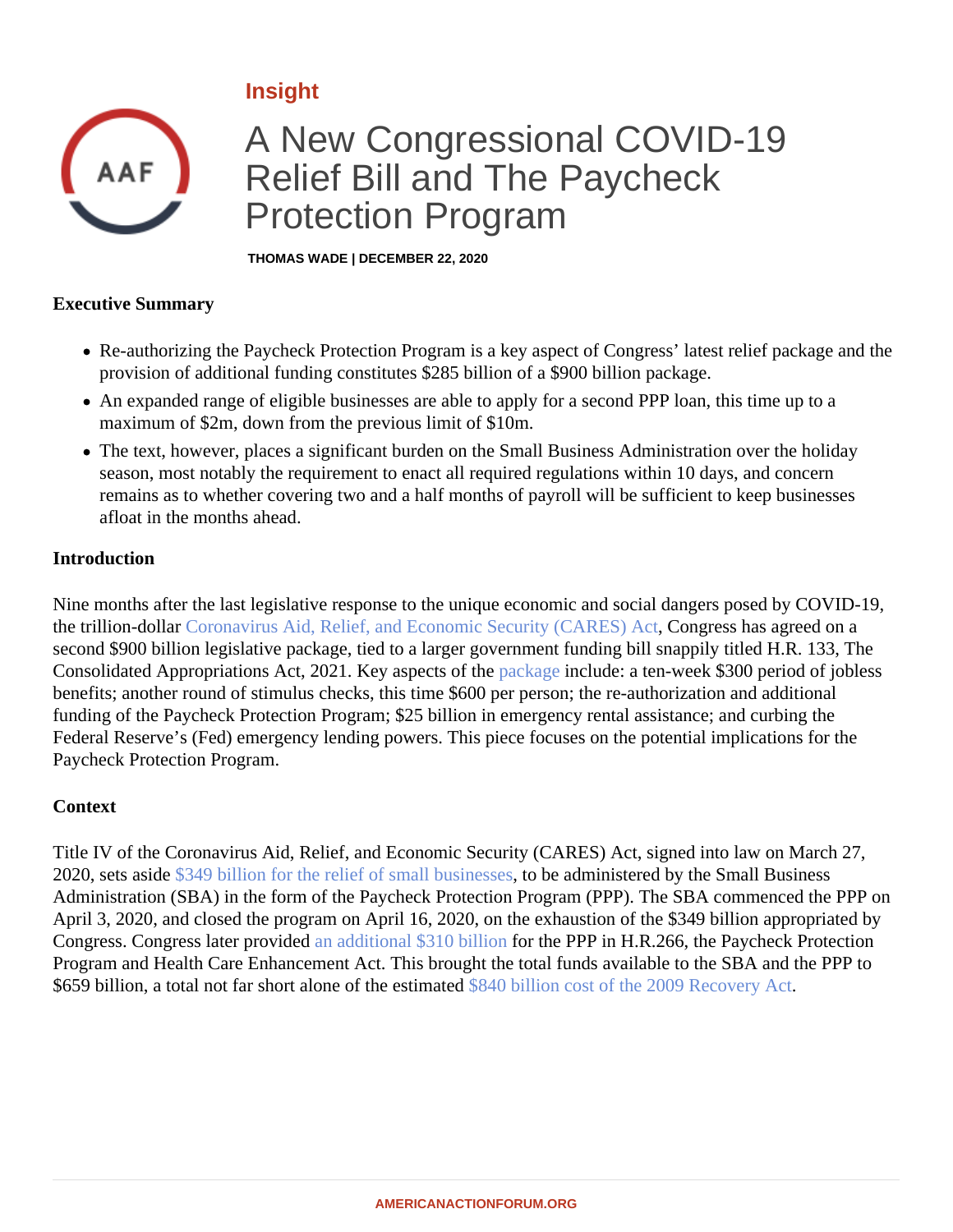Per the original drafting of the CARES Act, the PPP was due to expire at midnight on June 30 regardless of funds remaining. Just hours before the expiration of the program, Congress authorized an extension through August 8. This date passed without a second extension to the program, with the result that the SBA ceased taking applications to the program.

As a result, the PPP remains frozen in time as of August 8. As at this date the SBA has disbursed \$525 billion the \$659 billion so far appropriated by Congress to this program \$ with billion, or 20 percent PPP funds remaining available to the program.

# The Proposed Act

Division N, Title III of the Consolidated Appropriations Act, also known as the "Economic Aid to Hard-Hit Small Businesses, Nonprofits, and Venues Act," covers the significant changes made to the PPP. Most notably the PPP is reopened and, crucially, businesses are able to obtain a second PPP loan. Congress has authorized \$284.5 billion to the SBA for PPP loans, accounting for the significant majority of the total \$325 billion in smal business relief provided for by the Act. Congress has also authorized \$20 billion for new Economic Injury Disaster Loans (EIDL) grants, and \$15 billion for grants dedicated to shuttered venues such as museums and theatres.

The loan amount is once again based on a calculation of two and a half months of payroll but in total may not exceed \$2m, down from the \$10m permitted by the CARES Act. Again, to be eligible businesses must attest to a 25 percent decline in quarterly gross receipts from the same quarter last year. The list of eligible businesses however once again expanded to include 501(c)(6) non-profits, including local newspapers and broadcasters.

The Act also adds a "simplified" application to the program for businesses seeking loans less than \$150,000, requiring that they submit significantly less documentation to lenders.

For banks, the Act doubles down on "hold harmless" language found in the CARES Act by making it very clear that lenders may rely on any documentation submitted and specifically excludes lenders acting in good faith from enforcement actions.

From a program perspective the SBA are required to establish regulations enacting this Act within 10 days of passage of the bill. A 10-day period would be ambitious for any agency over the Christmas break and during presidential transition, but this will be doubly colossal an undertaking for the SBA, struggled with the [initial implementation of the progra](�� h t t p s : / / w w w . a m e r i c a n a c t i o n f o r u m . o r g / i n s i g h t / o p e r a t i o n a l i z i n g - s m a l l - b u s i n e s s - e m e r g e n c y - l o a n - r e l i e f /)med SBA still has to provide clarity as to certain terms including forgiveness. 45 days after enactment the SBA must submit to Congress a detailed audit plan.

One notable exclusion from the final bill text concerns the tax deductibility of expenses paid for using funds received from a PPP loan. Despite the fears of Treasury Secretary Mnuchin and the IRS that full deductibility these expenses would amount to improper double-dipping, Congress did not include any language in the final language to impose "guardrails" or restrictions that might allow some businesses but not others to claim these deductions. Congress also confirmed that any PPP loans would be considered as gross income for those borrowers.

Another notable absence from the package is dedicated support for minority-owned small businesses outside similar set-asides for community-based lenders as seen in the CARES Act. The SBA is required to issue guidance within 10 days "addressing barriers to accessing capital for minority, underserved, veteran, and